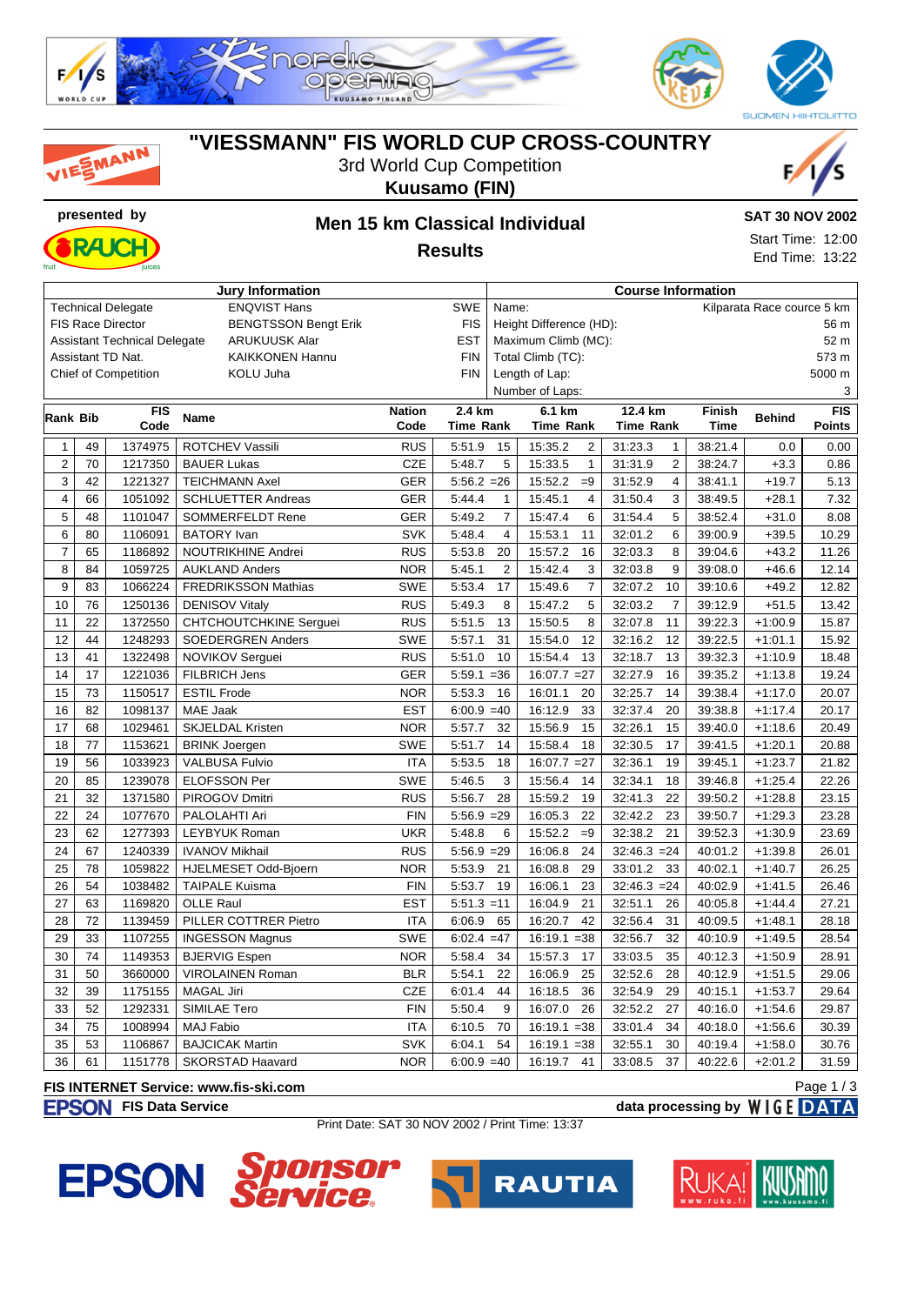



### **"VIESSMANN" FIS WORLD CUP CROSS-COUNTRY**

3rd World Cup Competition





# **Kuusamo (FIN)**

**Results**



Start Time: 12:00 End Time: 13:22

| Rank Bib |                | <b>FIS</b> | Name                                  | 2.4 km<br>Nation |                  | 6.1 km           | 12.4 km          | Finish      | <b>Behind</b> | <b>FIS</b> |
|----------|----------------|------------|---------------------------------------|------------------|------------------|------------------|------------------|-------------|---------------|------------|
|          |                | Code       |                                       | Code             | <b>Time Rank</b> | <b>Time Rank</b> | <b>Time Rank</b> | <b>Time</b> |               | Points     |
| 37       | 20             | 1291458    | <b>NARUSK Priit</b>                   | <b>EST</b>       | 5:54.7<br>23     | 32<br>16:12.0    | 33:03.7<br>36    | 40:23.5     | $+2:02.1$     | 31.83      |
| 38       | 23             | 1089213    | <b>LEGOTINE Vladimir</b>              | <b>RUS</b>       | 6:03.7<br>51     | 16:24.6<br>45    | 33:11.3<br>40    | 40:27.4     | $+2:06.0$     | 32.84      |
| 39       | 26             | 1318715    | FLINKFELT David                       | <b>SWE</b>       | 5:59.0<br>35     | 16:18.8<br>37    | 33:09.6<br>38    | 40:30.3     | $+2:08.9$     | 33.60      |
| 40       | 16             | 1015687    | <b>MARENT Alexander</b>               | AUT              | $6:11.0 = 71$    | 16:38.5<br>63    | 33:15.4<br>43    | 40:36.3     | $+2:14.9$     | 35.16      |
| 41       | 58             | 1042556    | <b>HIETAMAEKI Karri</b>               | <b>FIN</b>       | 6:08.2<br>66     | 16:22.8<br>43    | 33:13.9<br>42    | 40:37.9     | $+2:16.5$     | 35.58      |
| 42       | 71             | 1230930    | SVARTEDAL Jens Arne                   | <b>NOR</b>       | 5:55.5<br>25     | 16:09.4<br>30    | 33:13.2<br>41    | 40:40.4     | $+2:19.0$     | 36.23      |
| 43       | 86             | 1067291    | DI CENTA Giorgio                      | <b>ITA</b>       | $5:56.2 = 26$    | 35<br>16:16.6    | 33:10.5<br>39    | 40:40.5     | $+2:19.1$     | 36.26      |
| 44       | 5              | 1344905    | <b>KURTTILA Keijo</b>                 | <b>FIN</b>       | 6:01.8<br>45     | 16:24.8<br>46    | 44<br>33:16.8    | 40:43.1     | $+2:21.7$     | 36.94      |
| 45       | 37             | 1320364    | ZUBRILIN Igor                         | KAZ              | 6:05.6<br>58     | 16:29.3<br>53    | 33:22.1<br>47    | 40:43.2     | $+2:21.8$     | 36.96      |
| 46       | 40             | 1272737    | <b>EDER Johannes</b>                  | <b>AUT</b>       | $6:00.9 = 40$    | 16:25.5<br>48    | $33:19.8 = 45$   | 40:46.9     | $+2:25.5$     | 37.93      |
| 47       | 60             | 3670000    | <b>CHEBOTKO Nikolay</b>               | KAZ              | 5:57.9<br>33     | 16:10.9<br>31    | $33:19.8 = 45$   | 40:49.0     | $+2:27.6$     | 38.48      |
| 48       | 18             | 1276520    | <b>KANAMARU Tomio</b>                 | <b>JPN</b>       | 6:04.3<br>55     | 16:35.9<br>59    | 33:31.4<br>52    | 40:52.8     | $+2:31.4$     | 39.47      |
| 49       | 9              | 1335593    | <b>HEINONEN Pasi</b>                  | <b>FIN</b>       | 6:12.6<br>79     | 16:38.6<br>64    | 33:37.2<br>54    | 40:53.7     | $+2:32.3$     | 39.70      |
| 50       | 45             | 1175058    | <b>KOUKAL Martin</b>                  | <b>CZE</b>       | 6:09.9<br>68     | 16:39.3<br>65    | 33:29.0<br>50    | 40:55.0     | $+2:33.6$     | 40.04      |
| 51       | 36             | 1224140    | <b>SANTUS Fabio</b>                   | <b>ITA</b>       | 6:02.8<br>50     | $16:26.7 = 50$   | 33:27.2<br>49    | 40:56.0     | $+2:34.6$     | 40.30      |
| 52       | 55             | 1187377    | <b>RUPNIK Vasja</b>                   | <b>SLO</b>       | $6:02.4 = 47$    | 16:30.6<br>55    | 33:25.7<br>48    | 40:56.9     | $+2:35.5$     | 40.54      |
| 53       | 79             | 1228796    | <b>BJERKELI Haavard</b>               | <b>NOR</b>       | 5:55.1<br>24     | 16:15.2<br>34    | 33:29.6<br>51    | 41:06.2     | $+2:44.8$     | 42.96      |
| 54       | 35             | 1323468    | <b>REHEMAA Aivar</b>                  | <b>EST</b>       | $5:51.3 = 11$    | 16:23.4<br>44    | 33:31.9<br>53    | 41:06.7     | $+2:45.3$     | 43.09      |
| 55       | 15             | 1274095    | KOSKI Juha                            | <b>FIN</b>       | $6:05.8 = 59$    | 16:37.4<br>60    | 33:44.3<br>57    | 41:08.3     | $+2:46.9$     | 43.51      |
| 56       | 29             | 1022089    | <b>BOTVINOV Mikhail</b>               | <b>AUT</b>       | 6:01.1<br>43     | 16:29.0<br>52    | 33:39.0<br>55    | 41:10.1     | $+2:48.7$     | 43.98      |
| 57       | 46             | 1222782    | <b>CARRARA Bruno</b>                  | <b>ITA</b>       | 6:06.2<br>64     | 16:38.2<br>62    | 33:46.0<br>59    | 41:10.7     | $+2:49.3$     | 44.13      |
| 58       | 31             | 1125588    | <b>DOLIDOWITSCH Sergei</b>            | <b>BLR</b>       | 6:12.7<br>80     | 16:39.6<br>66    | 33:46.4<br>60    | 41:11.2     | $+2:49.8$     | 44.26      |
| 59       | 64             | 1051189    | EBISAWA Katsuhito                     | <b>JPN</b>       | $5:59.1 = 36$    | 16:30.1<br>54    | 33:47.0<br>61    | 41:13.2     | $+2:51.8$     | 44.79      |
| 60       | 19             | 1008703    | <b>FAUNER Silvio</b>                  | <b>ITA</b>       | 6:05.9<br>62     | 16:33.4<br>57    | 33:43.1<br>56    | 41:14.8     | $+2:53.4$     | 45.20      |
| 61       | 59             | 1051480    | <b>IMAI Hiroyuki</b>                  | <b>JPN</b>       | $6:05.8 = 59$    | $16:26.7 = 50$   | 33:50.6<br>63    | 41:17.9     | $+2:56.5$     | 46.01      |
| 62       | 25             | 3180000    | <b>OHTONEN Olli</b>                   | <b>FIN</b>       | 6:00.0<br>39     | 16:26.6<br>49    | 33:45.9<br>58    | 41:20.9     | $+2:59.5$     | 46.79      |
| 63       | 51             | 1320849    | GOLOVKO Andrei                        | KAZ              | $6:11.9 = 76$    | 16:33.8<br>58    | 33:48.8<br>62    | 41:21.0     | $+2:59.6$     | 46.82      |
| 64       | 34             | 1052159    | KOZU Masaaki                          | <b>JPN</b>       | $6:05.8 = 59$    | 16:47.3<br>69    | 33:53.6<br>65    | 41:22.2     | $+3:00.8$     | 47.13      |
| 65       | $\overline{2}$ | 1376236    | PEKKALA Jukka                         | <b>FIN</b>       | 5:59.9<br>38     | 16:25.0<br>47    | 33:52.0<br>64    | 41:24.9     | $+3:03.5$     | 47.84      |
| 66       | 12             | 3180053    | <b>HEIKKINEN Matti</b>                | <b>FIN</b>       | 6:10.0<br>69     | 16:53.4<br>72    | 34:03.8<br>67    | 41:26.4     | $+3:05.0$     | 48.23      |
| 67       | 8              | 1218805    | <b>EMET Ronnie</b>                    | <b>FIN</b>       | 6:04.7<br>56     | $16:45.3 = 67$   | 33:59.3<br>66    | 41:29.9     | $+3:08.5$     | 49.14      |
| 68       | 38             | 1325602    | PIETILAE Sami                         | <b>FIN</b>       | 6:01.9<br>46     | $16:45.3 = 67$   | 34:04.5<br>68    | 41:37.9     | $+3:16.5$     | 51.22      |
| 69       | 57             | 1282728    | PINTER Juergen                        | <b>AUT</b>       | 6:02.7<br>49     | 16:32.0<br>56    | 34:07.7<br>69    | 41:46.0     | $+3:24.6$     | 53.34      |
| 70       | 30             | 1051383    | <b>HORIGOME Mitsuo</b>                | <b>JPN</b>       | 6:11.4<br>74     | 17:02.1<br>75    | 34:14.0<br>70    | 41:51.0     | $+3:29.6$     | 54.64      |
| 71       | 43             | 1344711    | JAUHOJAERVI Sami                      | <b>FIN</b>       | $6:04.0 = 52$    | 16:37.5<br>61    | 34:38.0<br>74    | 42:05.3     | $+3:43.9$     | 58.37      |
| 72       | 27             | 1095518    | <b>TAUBER Martin</b>                  | AUT              | 6:21.8<br>84     | $17:22.1 = 80$   | 34:40.8<br>76    | 42:12.8     | $+3:51.4$     | 60.32      |
| 73       | 14             | 1073984    | <b>TYYSKAE Jarmo</b>                  | ${\sf FIN}$      | 6:05.4<br>57     | 16:52.7<br>70    | 34:32.3<br>71    | 42:14.9     | $+3:53.5$     | 60.87      |
| 74       | 21             | 3670001    | <b>KRIVUSHKIN Denis</b>               | KAZ              | 82<br>6:19.9     | 17:07.2<br>76    | 73<br>34:37.0    | 42:16.6     | $+3:55.2$     | 61.31      |
| 75       | 28             | 1062635    | KUDO Hiroshi                          | <b>JPN</b>       | 6:21.6<br>83     | 17:08.0<br>77    | 34:40.7<br>75    | 42:21.8     | $+4:00.4$     | 62.67      |
| 76       | 11             | 1073305    | <b>KALLUNKI Pasi</b>                  | <b>FIN</b>       | 6:06.1<br>63     | 16:52.8<br>71    | 34:34.5<br>72    | 42:24.8     | $+4:03.4$     | 63.45      |
| 77       | $\overline{4}$ | 3180052    | RIIHIVUORI Tomi-Pekka                 | <b>FIN</b>       | 6:09.2<br>67     | 16:57.0<br>73    | 34:50.5<br>77    | 42:33.8     | $+4:12.4$     | 65.80      |
| 78       | 10             | 3180010    | SCHWARZ Alexander                     | <b>FIN</b>       | 6:11.1<br>73     | 17:22.1<br>$=80$ | 35:05.5<br>79    | 42:49.8     | $+4:28.4$     | 69.97      |
| 79       | 6              | 1367797    | RATILAINEN Jouni                      | <b>FIN</b>       | 6:11.8<br>75     | 17:00.8<br>74    | 35:00.2<br>78    | 42:52.2     | $+4:30.8$     | 70.60      |
|          |                |            | FIS INTERNET Service: www.fis-ski.com |                  |                  |                  |                  |             |               | Page $2/3$ |

#### **FIS INTERNET Service: www.fis-ski.com**

#### **FIS Data Service data processing by**  $W \mid G \in \mathbf{DATA}$

Print Date: SAT 30 NOV 2002 / Print Time: 13:37